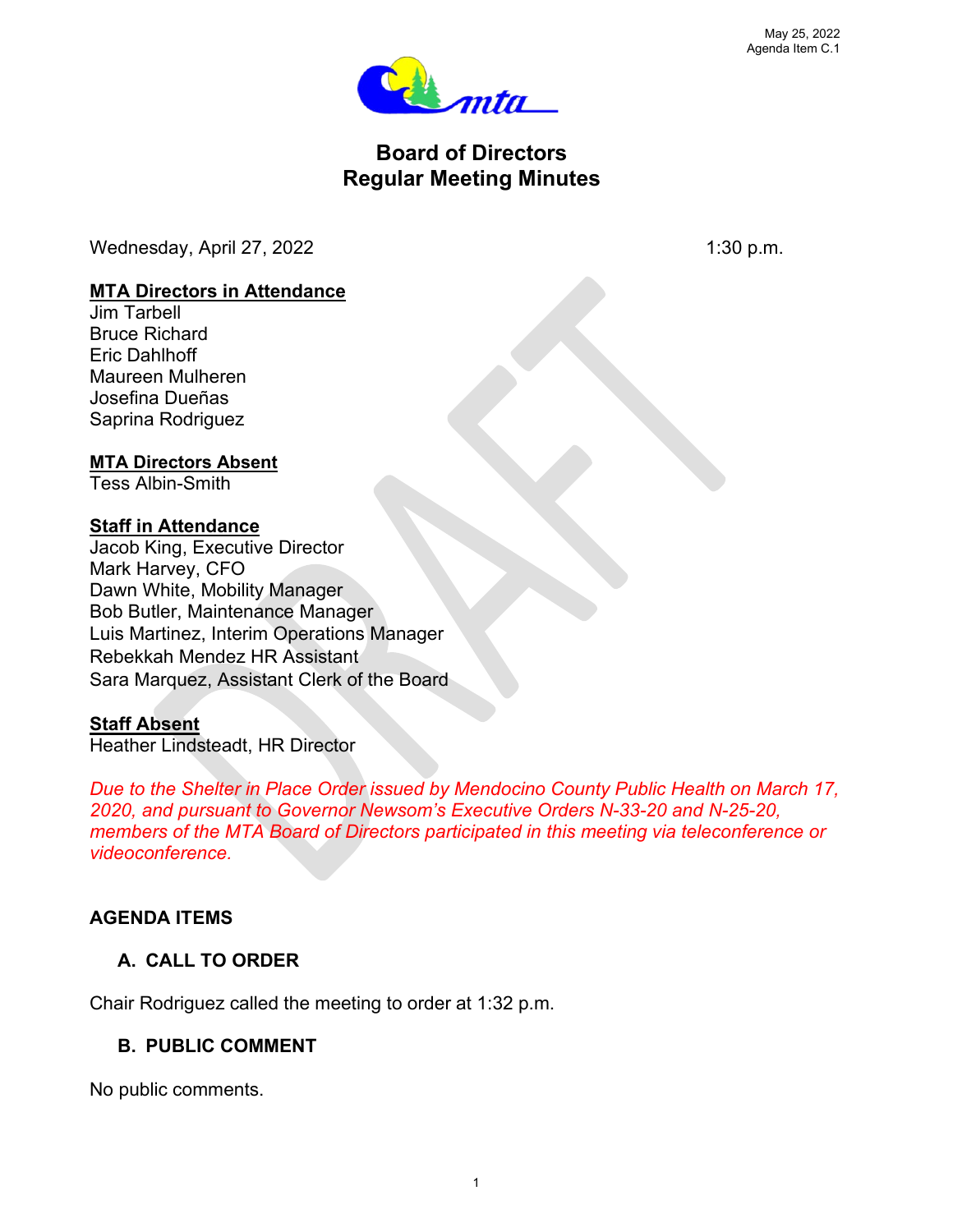#### **C. CONSENT CALENDAR**

- 1. Approval of Minutes of March 30, 2022 Regular Board Meeting
- 2. Acceptance of Service Performance Report
- 3. Acceptance of Financial Reports July through February 2022
- 4. Adoption of Resolution No. 2022‐13 Authorizing Remote Teleconference Meetings of the Board of Directors of Mendocino Transit Authority for the period of April 27, 2022, through May 25, 2022, Pursuant to Brown Act Provisions.

Director Richard requested to pull out Item C.1 due to in the last meeting he made the motion to approved action to be review by council. (Item D.3 in the last meeting) Director Richard requested a correction in the language of the March 27, meeting minutes to reflect "pending legal review of the PG&E contract"

**Upon Motion** by Director **Richard** seconded by Director **Dahlhoff** the Board approved the PG&E and Mendocino Transit Authority's Ten-Year Agreement for PG&E's EV Fleet Program pending legal review by counsel by roll call vote. **AYES**: Tarbell, Richard, Dahlhoff, Mulheren, Dueñas, and Chairwoman Rodriguez **NOES**:0 **ABSTAIN**:0 **ABSENT**: Albin-Smith

**Upon Motion** by Director **Richard** seconded by Director **Dahlhoff** the Board approved Consent Calendar items C.1 through C.4 by roll call vote. **AYES**: Tarbell, Richard, Dahlhoff, Mulheren, Dueñas, and Chairwoman Rodriguez **NOES**:0 **ABSTAIN**:0 **ABSENT**: Albin-Smith

Directors would like to discuss hybrid and every other month's meetings and to be put on the June agenda.

### **D. ACTION & DISCUSSION**

- 1. Unmet Needs: Solicit Public Input
- 2. Discussion and Possible Approval of Draft Operations Budget for Fiscal Year 2022- 2023.

**Upon Motion** by Director **Richard** seconded by Director **Dahlhoff** the Board direct staff to continue modification on the operating budget by roll call vote. **AYES**: Tarbell, Richard, Dahlhoff, Mulheren, Dueñas, and Chairwoman Rodriguez **NOES**:0 **ABSTAIN**:0 **ABSENT**: Albin-Smith

3. Discussion and Possible Approval of Resolution 2022-14 for Validator Contactless Payment Between Cal-ITP and Mendocino Transit Authority. Presentation by Zachary Karson.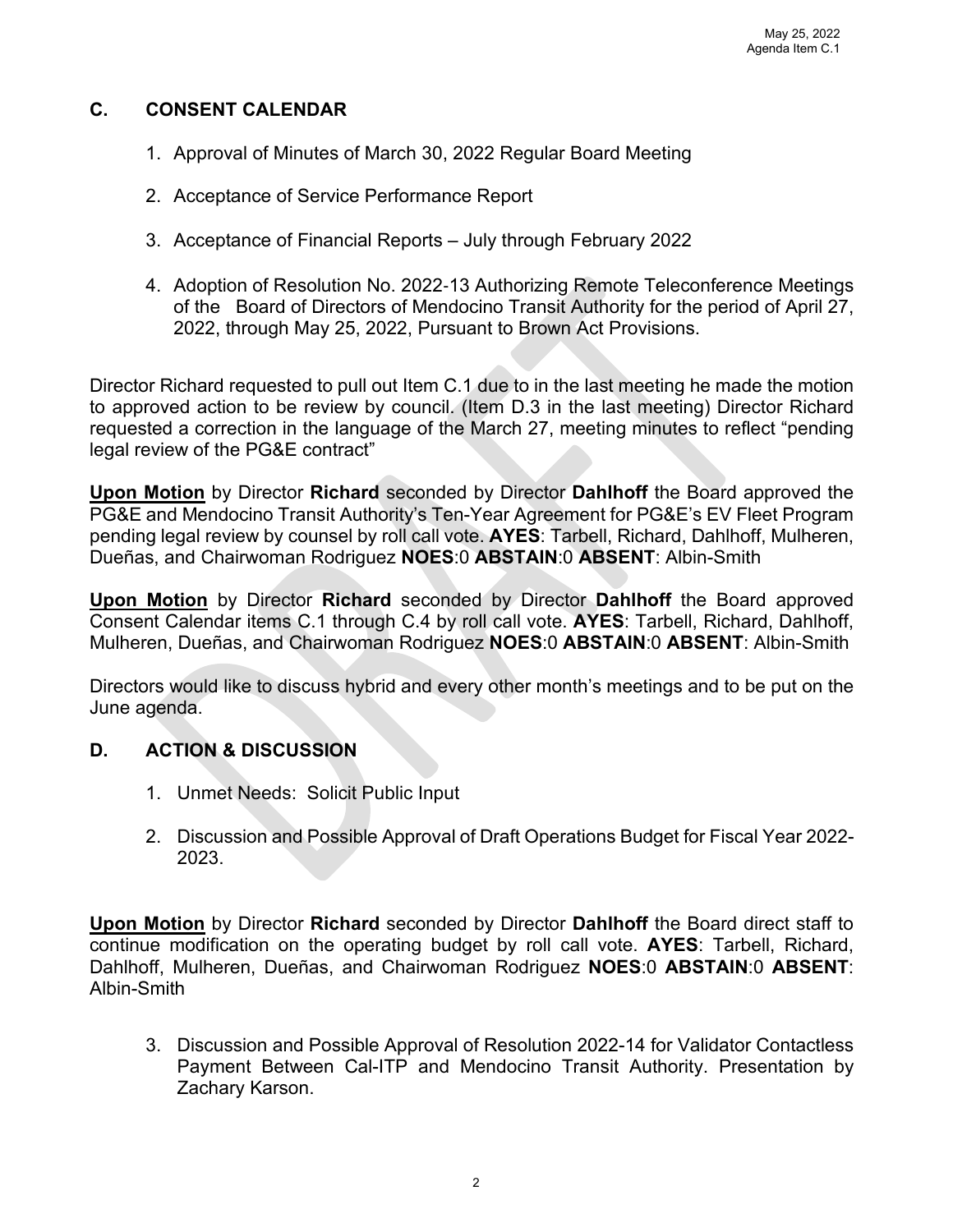Zachary Karson from CAL-ITP presented to the Board the Validator Contactless Payment between CAL-ITP and Mendocino Transit Authority. Validator Contactless Payment is program which will provide transit customers in Northern California a new option for paying their fares through a contactless fare collection system.

This will be launching as soon as the testing and demonstrations is done.

**Upon Motion** by Director **Tarbell** seconded by Director **Dahlhoff** Direct staff to proceed with the procurement of the Payment Acceptance Devices and Transit Processor Services to implement the contactless fare collection system the by roll call vote. **AYES**: Tarbell, Richard, Dahlhoff, Mulheren, Dueñas, and Chairwoman Rodriguez **NOES**:0 **ABSTAIN**:0 **ABSENT**: Albin-Smith

4. MTA will be participating in the 2022 Far North Transit Symposium

Presentation by Executive Director King, inviting board members to the 2022 Far North Transit Symposium that highlights the Zero emission buses and contactless fare payment systems.

## **E. DIRECTOR AND MANAGEMENT REPORTS**

1. Matters from Management

**Bob Butler**, Maintenance Manager, reported that MTA had its environmental inspection and passed. He also Gave a report on the two new electric buses in Willits and the challenges he's experienced with the brand-new technology. He also reported that legal has reviewed the contract with PG&E and discussed the changes suggested by the attorney.

**Luis Martinez** Interim Operations Manager reported that the new bus stop for Route 60 at the Woods is now active and on the schedule. He also reported that Route 9 in Ukiah will be restored to pre pandemic service levels in the coming weeks. And the special event the Fringe Festival went smoothly.

**Mark Harvey** CFO reported that he will continue working with Executive Director Jacob King on the operating and capital budget for the May Board meeting.

**Dawn White**, Mobility Manager, reported that she will provide travel training to the Woods residents in the coming weeks.

**Rebekkah Mendez** HR Assistant reported that recruiting continues, and that there has been a decline in applications of late, Executive director King has brought back information on recruiting transit vehicle operators from the conference.

**Jacob King** Executive Director, reported on the conference that he attended and that the trend in transit is offering hiring bonuses to draw in potential hires.